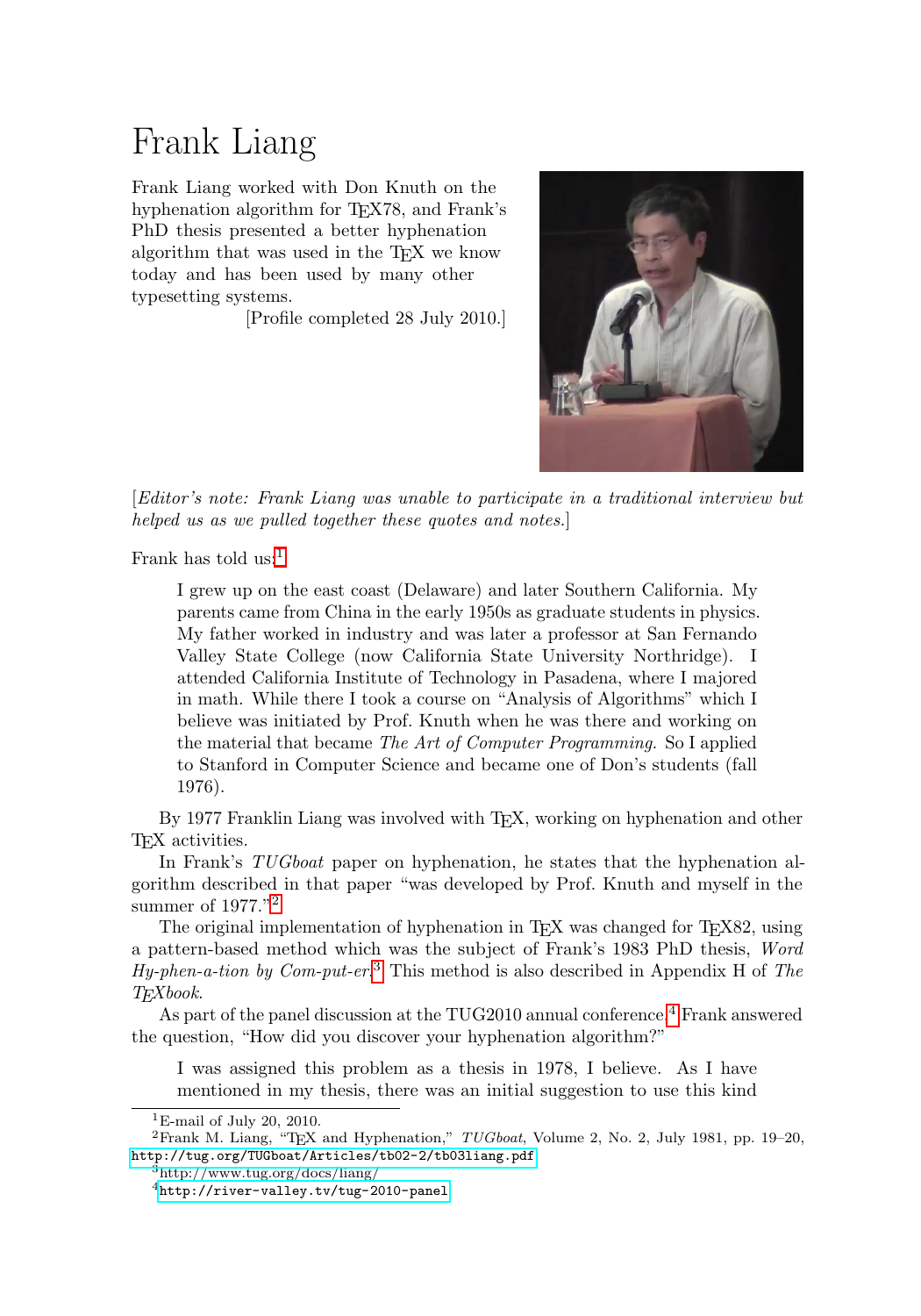of statistical algorithm which looked at two letters—well actually four letters — surrounding a potential break point, and then you were supposed to make tables using two letters before, the middle two letters, and the last two letters and then combine these tables somehow to do hyphenation. And I quickly found that that wasn't sufficient; you needed more context. One example I mentioned in my thesis is that sometimes a letter seven letters away from the hyphen point can alter the breakpoint. Anyway, I'm playing with word lists a lot and came upon the idea that just patterns of letters was a very simple way. Because I had started with just these two letter digrams, it was natural just to extend that to longer letter sequences. And then through a long process of evolution I then came up with patterns and then with the rules and exceptions. Don actually came up with the idea of assigning the numbers and having the [inaudible] at one of my thesis review meetings. I sort of had the idea of having rules and exceptions, and he said, "Oh, you could assign numbers to them." So that's part of the answer.

Frank continues his explanation.<sup>[5](#page-1-0)</sup>

One of the hardest parts of the whole thing was acquiring a suitable word list. I didn't do a very exhaustive search for dictionary databases, there weren't that many at the time, and I suspected that most were proprietary anyway. So since the Merriam-Webster one was available at the Stanford AI Lab, and more or less suitable for my purposes, I ended up working with that. It had hyphenation points, but upon looking at it, there were many errors and lots of typos and things that were not quite right. So I had to hand edit the dictionary, and that took about three months. So that is where most of the work was actually.

In response to a follow-up question relating to packed tries, Frank answered:

The tries came up separately after the pattern idea. I was playing around with the word lists all the time, and I needed some kind of relatively fast algorithm to quickly collect information about the patterns in the word lists with hyphenation points and then to test out various theories. Because these were just simple strings, it was natural to look at variations of standard data structures like tries and to read related papers like Don's on pattern matching. Using tries is very fast because it is based on indexing, but they tend to be very sparse so you then have to use various tricks to speed up things. The idea for doing the weird packing came from paper by a another professor at Stanford at the time, Andrew Yao. His paper talking about storing a sparse table. His was a somewhat different application, but he had the idea for sparse things of sort of interleaving them all in one array and thereby saving space while maintaining speed.

Frank's pattern-based approach to hyphenation essentially solved the hyphenation problem for TEX and has been used in many other free software document processors, such as OpenOffice and Apache FOP. A 2007 document on  $\text{troff}^6$  $\text{troff}^6$  credits Frank's

<span id="page-1-0"></span> $5$ This "quote" is a combination of another four sentences from Frank's answer during the panel discussion and a follow-up clarification from Frank in an e-mail of July 28, 2010.

<span id="page-1-1"></span><sup>6</sup><http://heirloom.sourceforge.net/doctools/troff.pdf>